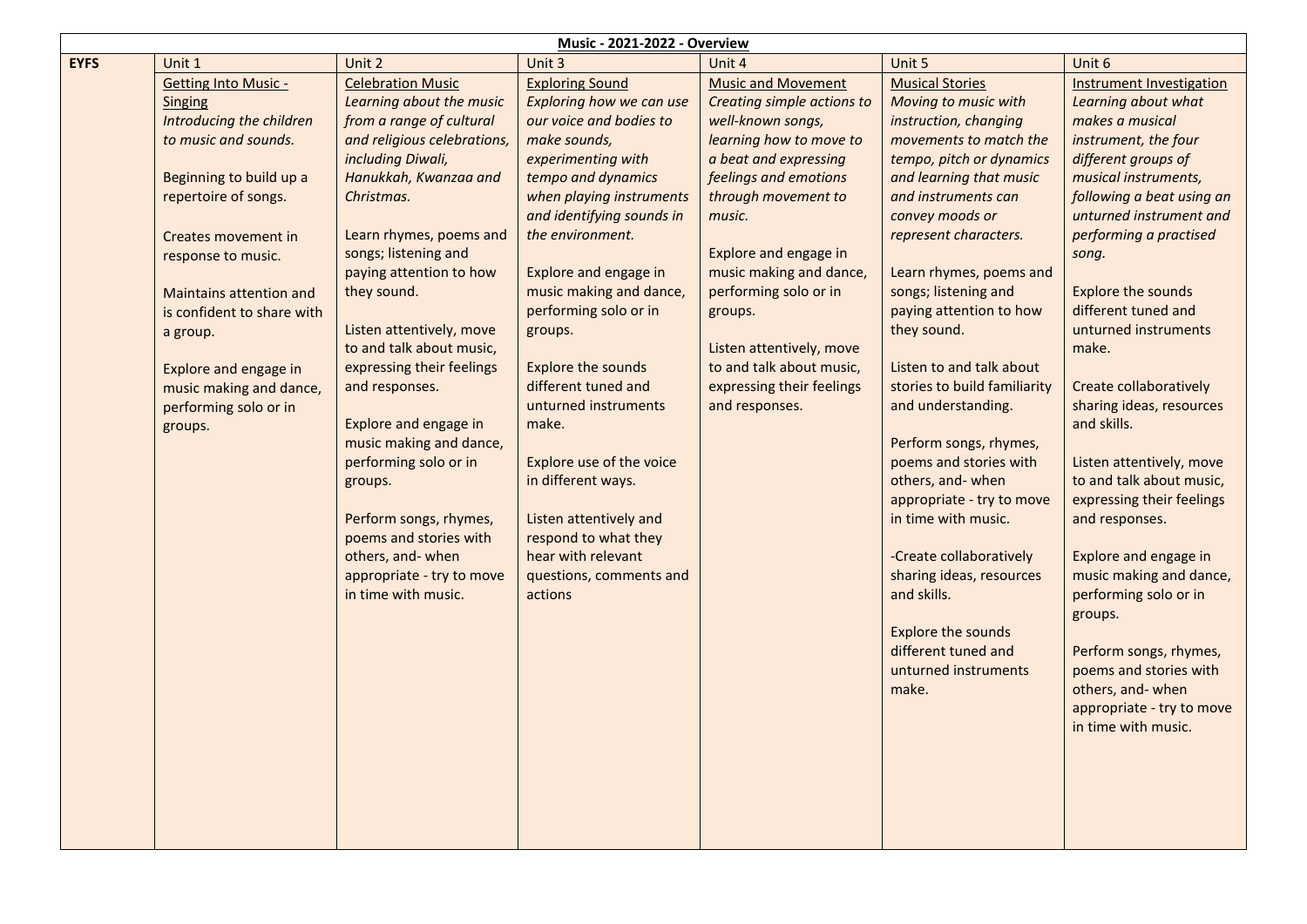| Year 1 | Unit 1                       | Unit 2                       | Unit 3                       | Unit 4                       |  |
|--------|------------------------------|------------------------------|------------------------------|------------------------------|--|
|        | <b>Listening Time</b>        | <b>Listening Time</b>        | <b>Listening Time</b>        | <b>Listening Time</b>        |  |
|        | Explain what they like or    | Explain what they like or    | Explain what they like or    | Explain what they like or    |  |
|        | dislike about a piece of     | dislike about a piece of     | dislike about a piece of     | dislike about a piece of     |  |
|        | music and describe what      | music and describe what      | music and describe what      | music and describe what      |  |
|        | it is like in terms of speed | it is like in terms of speed | it is like in terms of speed | it is like in terms of speed |  |
|        | and mood.                    | and mood.                    | and mood.                    | and mood.                    |  |
|        | Identify and describe the    | Identify and describe the    | Identify and describe the    | Identify and describe the    |  |
|        | pulse, texture and timbre.   | pulse, texture and timbre.   | pulse, texture and timbre.   | pulse, texture and timbre.   |  |
|        |                              |                              |                              |                              |  |
|        | Pulse and Rhythm             | <b>Dynamics and Tempo</b>    | Pitch                        | Notation                     |  |
|        | Sing simple songs, chants    | Sing simple songs, chants    | Sing simple songs, chants    | Sing simple songs, chants    |  |
|        | and rhymes.                  | and rhymes.                  | and rhymes.                  | and rhymes.                  |  |
|        |                              |                              |                              |                              |  |
|        | Follow directions on how     | Follow directions on how     | Follow directions on how     | Follow directions on how     |  |
|        | and when to play or sing,    | and when to play or sing,    | and when to play or sing,    | and when to play or sing.    |  |
|        | Identify the pulse and       | Perform chants and use       | Sing in varying pitches,     | Follow and create graphic    |  |
|        | rhythm of music, using       | body and instrument          | discussing the difference    | notation to represent        |  |
|        | body percussion and          | percussion to denote         | in sounds.                   | sounds (dot).                |  |
|        | percussion instruments.      | rhythmic syllables.          |                              |                              |  |
|        |                              |                              | Explore percussion           |                              |  |
|        | Invent and recall            | Hold a steady beat whilst    | instruments and create       |                              |  |
|        | rhythmic patterns.           | the tempo changes.           | soundscapes for              |                              |  |
|        |                              |                              | storytelling.                |                              |  |
|        | Perform repeated             | Create music in response     |                              |                              |  |
|        | rhythmic patterns            | to given stimuli.            |                              |                              |  |
|        | (ostinato) using body        |                              |                              |                              |  |
|        | percussion and               |                              |                              |                              |  |
|        | percussion instruments.      |                              |                              |                              |  |
|        |                              |                              |                              |                              |  |
|        |                              |                              |                              |                              |  |
|        |                              |                              |                              |                              |  |
|        |                              |                              |                              |                              |  |
|        |                              |                              |                              |                              |  |
|        |                              |                              |                              |                              |  |
|        |                              |                              |                              |                              |  |
|        |                              |                              |                              |                              |  |
|        |                              |                              |                              |                              |  |
|        |                              |                              |                              |                              |  |
|        |                              |                              |                              |                              |  |
|        |                              |                              |                              |                              |  |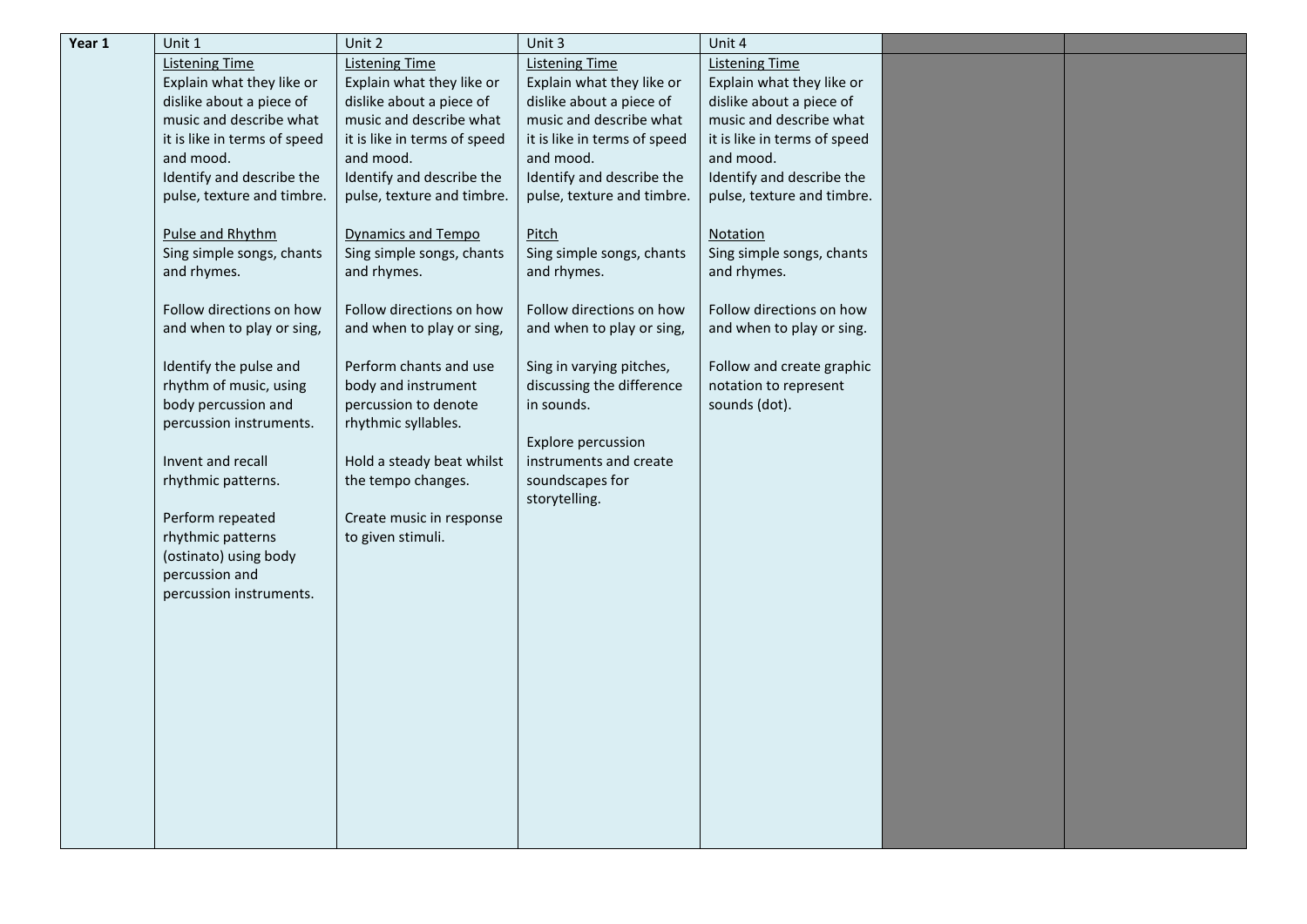| Year <sub>2</sub> | Unit 1                     | Unit 2                     | Unit 3                     | Unit 4                     |  |
|-------------------|----------------------------|----------------------------|----------------------------|----------------------------|--|
|                   | Listening Time             | <b>Listening Time</b>      | <b>Listening Time</b>      | <b>Listening Time</b>      |  |
|                   | Explore the variety of     | Explore the variety of     | Explore the variety of     | Explore the variety of     |  |
|                   | purposes for listening to  | purposes for listening to  | purposes for listening to  | purposes for listening to  |  |
|                   | and playing music.         | and playing music.         | and playing music.         | and playing music.         |  |
|                   | Identify and describe the  | Identify and describe the  | Identify and describe the  | Identify and describe the  |  |
|                   | pulse, texture and timbre, | pulse, texture and timbre, | pulse, texture and timbre, | pulse, texture and timbre, |  |
|                   | rhythm, dynamics and       | rhythm, dynamics and       | rhythm, dynamics and       | rhythm, dynamics and       |  |
|                   | tempo.                     | tempo.                     | tempo.                     | tempo.                     |  |
|                   | Describe how an            | Describe how an            | Describe how an            | Describe how an            |  |
|                   | instrument has been used   | instrument has been used   | instrument has been used   | instrument has been used   |  |
|                   | for representation and     | for representation and     | for representation and     | for representation and     |  |
|                   | the sound it makes.        | the sound it makes.        | the sound it makes.        | the sound it makes.        |  |
|                   |                            |                            |                            |                            |  |
|                   | Duration                   | Texture                    | Structure                  | <b>Rhythm and Notation</b> |  |
|                   | Sing a melody accurately   | Sing a melody accurately   | Sing a melody accurately   | Sing a melody accurately   |  |
|                   | at the correct pitch.      | at the correct pitch.      | at the correct pitch.      | at the correct pitch.      |  |
|                   |                            |                            |                            |                            |  |
|                   | Follow directions on how   | Follow directions on how   | Follow directions on how   | Follow directions on how   |  |
|                   | and when to play or sing   | and when to play or sing   | and when to play or sing   | and when to play or sing   |  |
|                   | from the conductor and     | from the conductor and     | from the conductor and     | from the conductor and     |  |
|                   | using visual symbols.      | using visual symbols.      | using visual symbols.      | using visual symbols.      |  |
|                   |                            |                            |                            |                            |  |
|                   | Identify long and short    | Follow, create and record  | Follow, create and record  | Listen and recall rhythmic |  |
|                   | sounds in music.           | graphic notation to        | graphic notation to        | and melodic patterns,      |  |
|                   |                            | represent sounds for       | represent rhythms -        | including to match word    |  |
|                   | Create music in response   | tuned percussion - dot     | symbols and stick          | phrases.                   |  |
|                   | to a non-musical           | notation.                  | notation.                  |                            |  |
|                   | stimulus.                  |                            |                            | Copy and invent rhythms    |  |
|                   |                            | Carefully choose           | Technology to capture,     | for others on unturned     |  |
|                   | Improvise question and     | instruments to combine     | change and combine         | percussion.                |  |
|                   | answer phrases using       | layers of sound.           | sounds.                    |                            |  |
|                   | voice and unturned         |                            |                            | Mark the beat by tapping   |  |
|                   | percussion.                |                            | Respond to pitch changes   | or clapping in time, for   |  |
|                   |                            |                            | by indication with         | syncopation (1 is          |  |
|                   |                            |                            | actions.                   | strongest, followed by 3)  |  |
|                   |                            |                            |                            | and time signature.        |  |
|                   |                            |                            |                            |                            |  |
|                   |                            |                            |                            | Follow, create and record  |  |
|                   |                            |                            |                            | graphic notation to        |  |
|                   |                            |                            |                            | represent rhythms -        |  |
|                   |                            |                            |                            | symbols and stick          |  |
|                   |                            |                            |                            | notation.                  |  |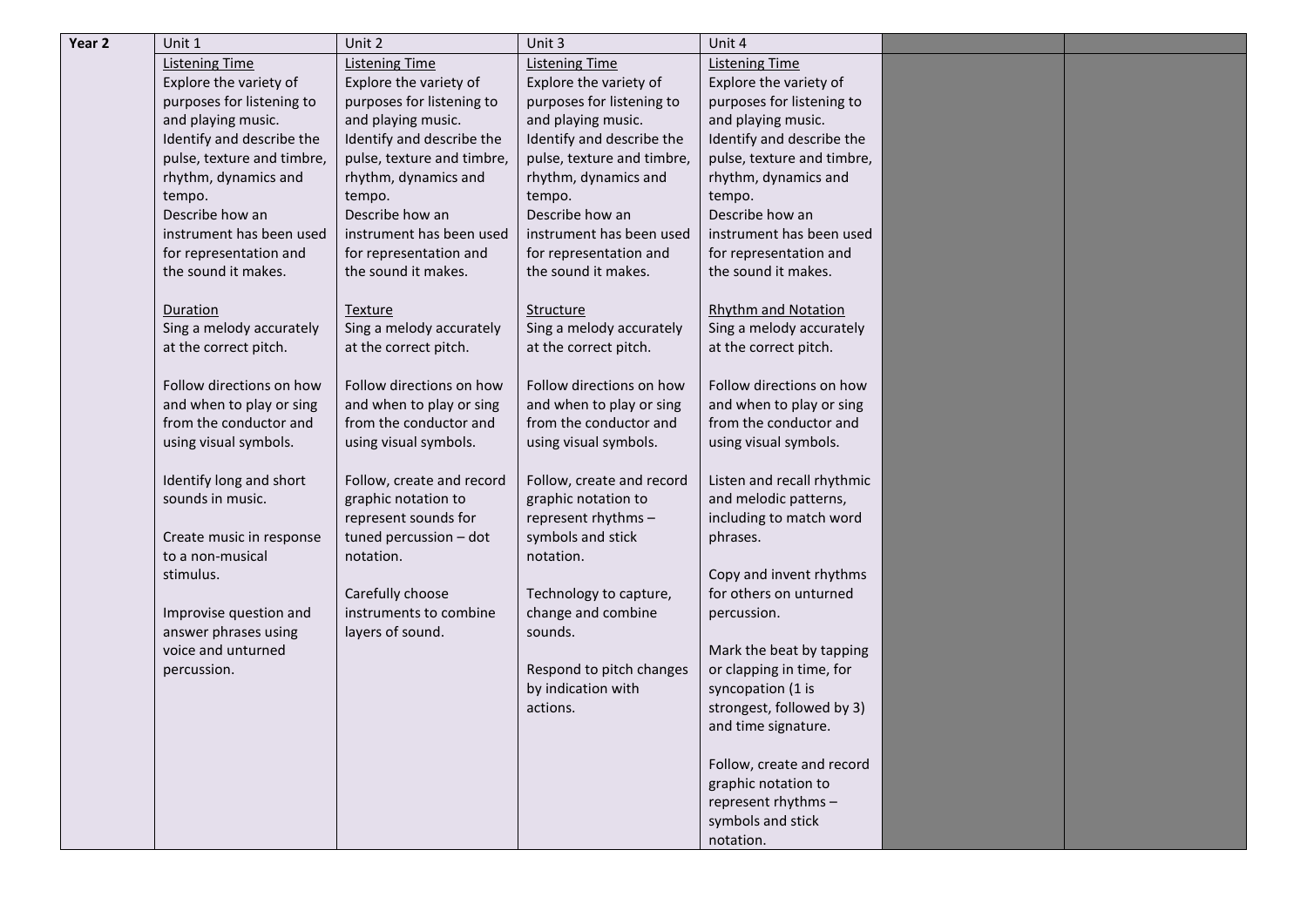| Year 3 & | Unit 1                                         | Unit 2                                         | 1 lesson (Summer 2)   |  |  |
|----------|------------------------------------------------|------------------------------------------------|-----------------------|--|--|
| Year 4   | <b>Listening Time</b>                          | <b>Listening Time</b>                          | Vivaldi - The Four    |  |  |
|          | Use the terms pitch,                           | Use the terms pitch,                           | Seasons               |  |  |
|          | rhythm, tempo, pulse                           | rhythm, tempo, pulse                           | Art/Movement session. |  |  |
|          | timbre, texture and                            | timbre, texture and                            |                       |  |  |
|          | dynamics to describe what                      | dynamics to describe what                      |                       |  |  |
|          | they hear, when discussing                     | they hear, when discussing                     |                       |  |  |
|          | a piece of music.                              | a piece of music.                              |                       |  |  |
|          | Respond to different                           | Respond to different                           |                       |  |  |
|          | music, using musical                           | music, using musical                           |                       |  |  |
|          | vocabulary to describe and                     | vocabulary to describe and                     |                       |  |  |
|          | compare different pieces                       | compare different pieces                       |                       |  |  |
|          | of music.                                      | of music.                                      |                       |  |  |
|          | Describe how a piece                           | Describe how a piece                           |                       |  |  |
|          | evokes feelings and<br>emotions for themselves | evokes feelings and<br>emotions for themselves |                       |  |  |
|          | and others.                                    | and others.                                    |                       |  |  |
|          |                                                |                                                |                       |  |  |
|          | <b>African Drumming</b>                        | Percussion (Glockenspiel)                      |                       |  |  |
|          | (Djembe)                                       | Improvise and compose                          |                       |  |  |
|          | Improvise and compose                          | responses and create                           |                       |  |  |
|          | responses and create                           | musical ideas and song                         |                       |  |  |
|          | musical ideas and song                         | accompaniments using                           |                       |  |  |
|          | accompaniments using                           | percussion.                                    |                       |  |  |
|          | unturned percussion.                           | Introduce staff notation                       |                       |  |  |
|          | Read, write and perform                        | and use dot notation to                        |                       |  |  |
|          | simple crotchet-and                            | indicate pitch.                                |                       |  |  |
|          | quaver notation when                           | Play and follow simple                         |                       |  |  |
|          | composing rhythms.                             | melodies and develop an                        |                       |  |  |
|          | Rhythmic notation.                             | understanding of tempo                         |                       |  |  |
|          | Follow and perform                             | change.                                        |                       |  |  |
|          | rhythmic scores,                               | Improvise melodic and                          |                       |  |  |
|          | experimenting with                             | rhythmic phrases using the                     |                       |  |  |
|          | texture, dynamics and                          | pentatonic scale CDEGA.                        |                       |  |  |
|          | tempo.                                         | Introduce major and minor                      |                       |  |  |
|          |                                                | chords.<br>Read, write and perform             |                       |  |  |
|          |                                                | from standard notation,                        |                       |  |  |
|          |                                                | including minim, crotchet,                     |                       |  |  |
|          |                                                | crotchet rest and quaver.                      |                       |  |  |
|          |                                                | Rhythmic notation and                          |                       |  |  |
|          |                                                | Staff notation.                                |                       |  |  |
|          |                                                | Compose for a given mood.                      |                       |  |  |
|          |                                                |                                                |                       |  |  |
|          |                                                |                                                |                       |  |  |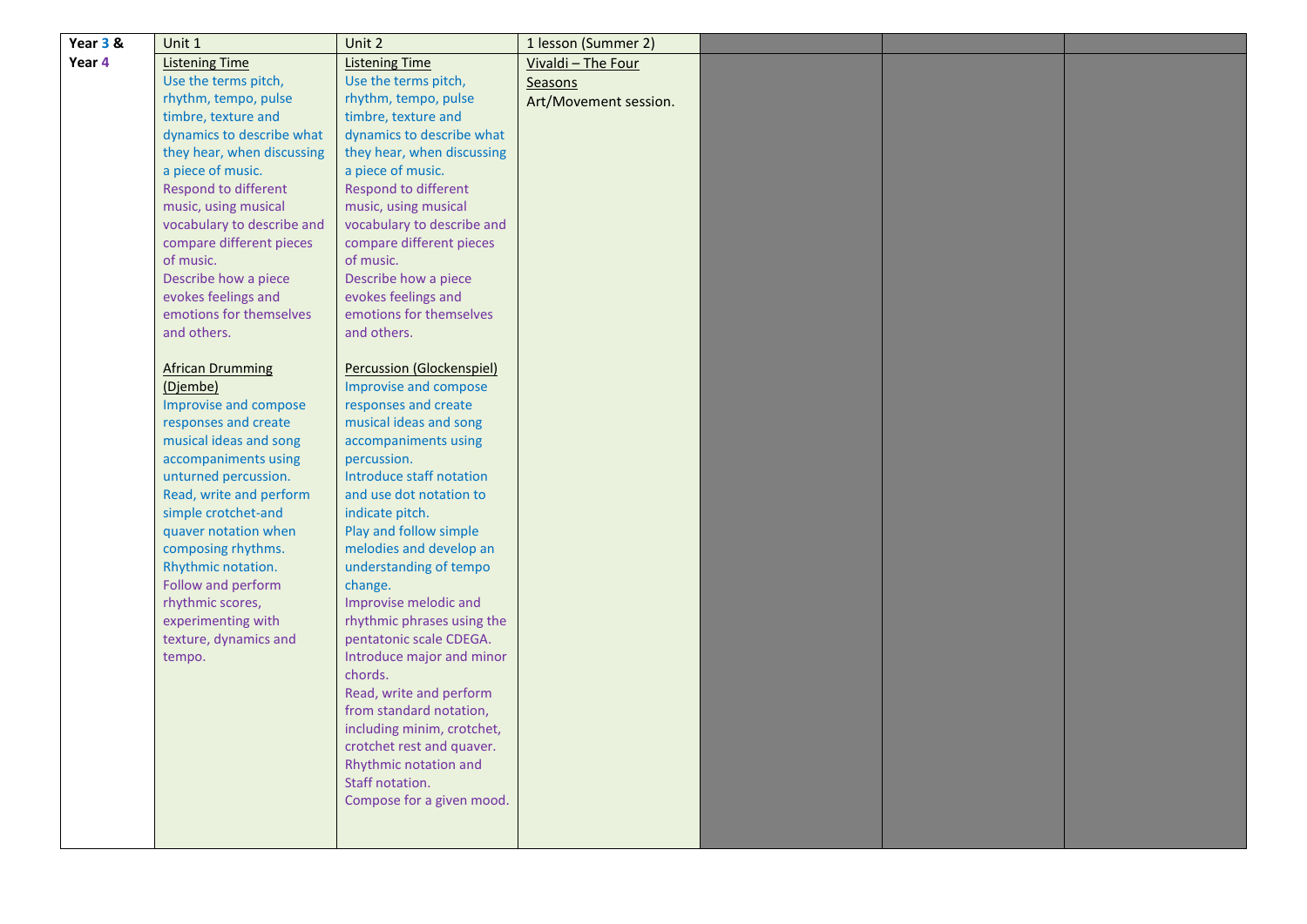| Year 5 | Unit 1                                                                         | Unit 2                                               | Unit 3                                                                                              |
|--------|--------------------------------------------------------------------------------|------------------------------------------------------|-----------------------------------------------------------------------------------------------------|
|        | <b>Listening Time</b>                                                          | <b>Listening Time</b>                                | <b>Listening Time</b>                                                                               |
|        | Use music vocabulary to explain and reason as to why                           | Use music vocabulary to explain and reason as to why | Use music vocabulary to explain and reason as to why                                                |
|        | music might have been composed.                                                | music might have been composed.                      | music might have been composed.                                                                     |
|        | Describe how the elements of music have been used                              | Describe how the elements of music have been used    | Describe how the elements of music have been used                                                   |
|        | to create moods and effects.                                                   | to create moods and effects.                         | to create moods and effects.                                                                        |
|        |                                                                                |                                                      |                                                                                                     |
|        | Notation (Boomwhacker)<br>Sing three-part rounds, partner songs and those with | <b>Structure and Texture</b>                         | Ukulele                                                                                             |
|        |                                                                                | Sing three-part rounds, partner songs and those with | Sing three-part rounds, partner songs and those with                                                |
|        | verses and a chorus.                                                           | verses and a chorus.                                 | verses and a chorus.                                                                                |
|        | Compose melodies using C major.                                                | Improvise freely over a drone using tuned percussion | Experiment with the sounds and notes played using the                                               |
|        |                                                                                | to create a melody; experiment with a range of       | Ukulele.                                                                                            |
|        | Understand and play triads.                                                    | dynamics.                                            | Names the parts of the Ukulele.                                                                     |
|        | Use chords to compose music to convey a specific                               |                                                      | Learn how to strum, finger pick and hold the Ukulele                                                |
|        | atmosphere or mood. Responding to given stimulus or                            | Compose a ternary piece with a partner.              | correctly.                                                                                          |
|        | independent choice.                                                            |                                                      | Learn the finger placement for the main chords.<br>Perform ostinatos (repeated or chord changes) in |
|        | Play melodies on tuned percussion or keyboards,                                | Understand 2/4, 3/4 and 4/4 time signatures.         | groups with confidence.                                                                             |
|        | following staff notation.                                                      |                                                      |                                                                                                     |
|        |                                                                                |                                                      | Develop the skill of playing by ear on tuned                                                        |
|        | Record using graphic symbols, rhythm notation, staff                           |                                                      | instruments.                                                                                        |
|        | notation and technology.                                                       |                                                      |                                                                                                     |
|        |                                                                                |                                                      | Further understand semibreves, minims, crotchets and                                                |
|        | Further understand semibreves, minims, crotchets and                           |                                                      | crotchet rests, paired quaver and semiquavers.                                                      |
|        | crotchet rests, paired quaver and semiquavers.                                 |                                                      |                                                                                                     |
|        |                                                                                |                                                      |                                                                                                     |
|        | Read and play short rhythmic phrases at sight from                             |                                                      |                                                                                                     |
|        | cards using conventional symbols for known rhythms                             |                                                      |                                                                                                     |
|        | and note durations.                                                            |                                                      |                                                                                                     |
|        |                                                                                |                                                      |                                                                                                     |
|        |                                                                                |                                                      |                                                                                                     |
|        |                                                                                |                                                      |                                                                                                     |
|        |                                                                                |                                                      |                                                                                                     |
|        |                                                                                |                                                      |                                                                                                     |
|        |                                                                                |                                                      |                                                                                                     |
|        |                                                                                |                                                      |                                                                                                     |
|        |                                                                                |                                                      |                                                                                                     |
|        |                                                                                |                                                      |                                                                                                     |
|        |                                                                                |                                                      |                                                                                                     |
|        |                                                                                |                                                      |                                                                                                     |
|        |                                                                                |                                                      |                                                                                                     |
|        |                                                                                |                                                      |                                                                                                     |